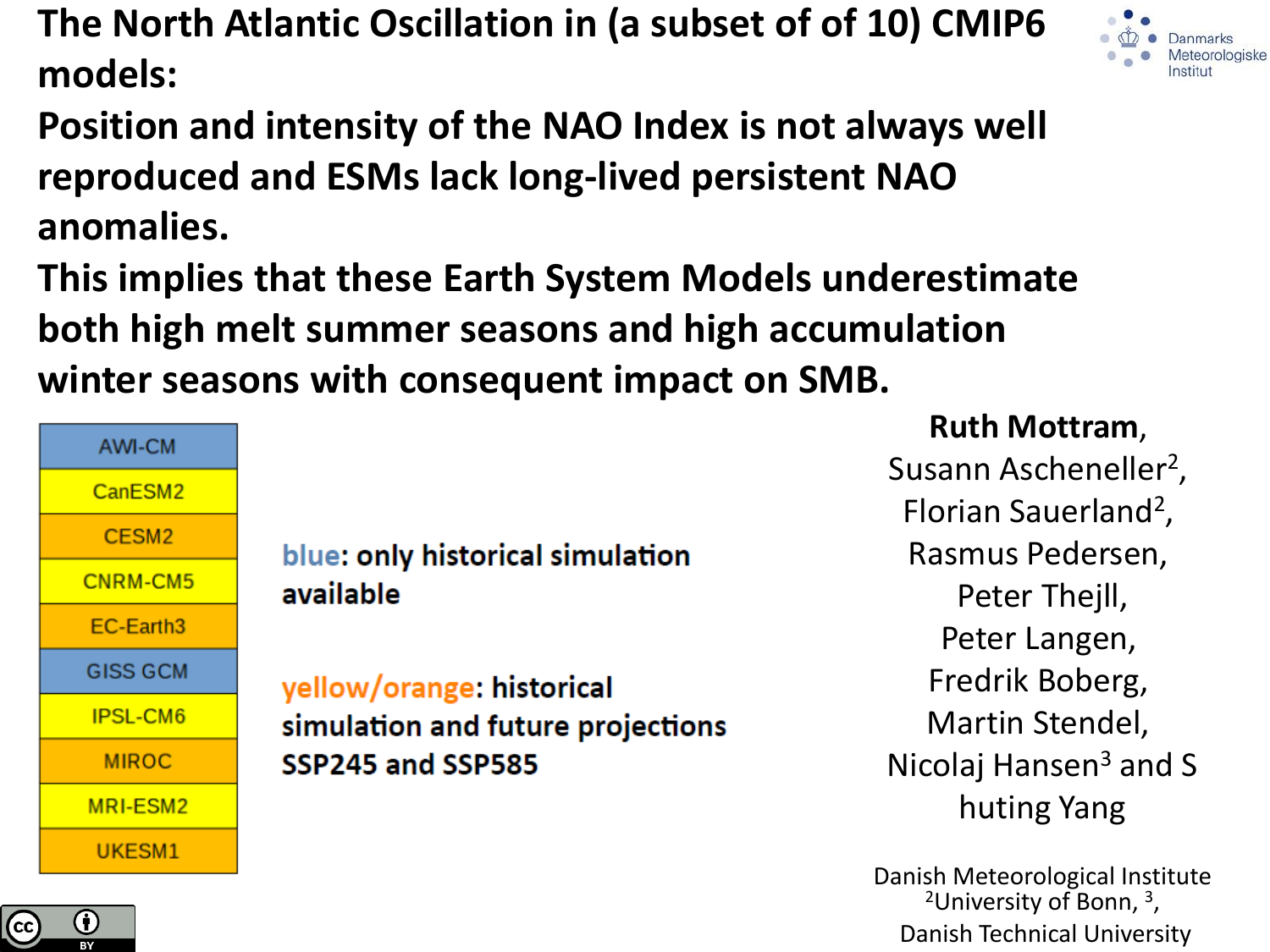## **North Atlantic Oscillation has different tendencies on the Greenland ice sheet in winter and summer**





 $\mathsf{cc}$ 

 $\overline{BY}$ 

MONITORING ICE AND CLIMATE IN THE ARCTIC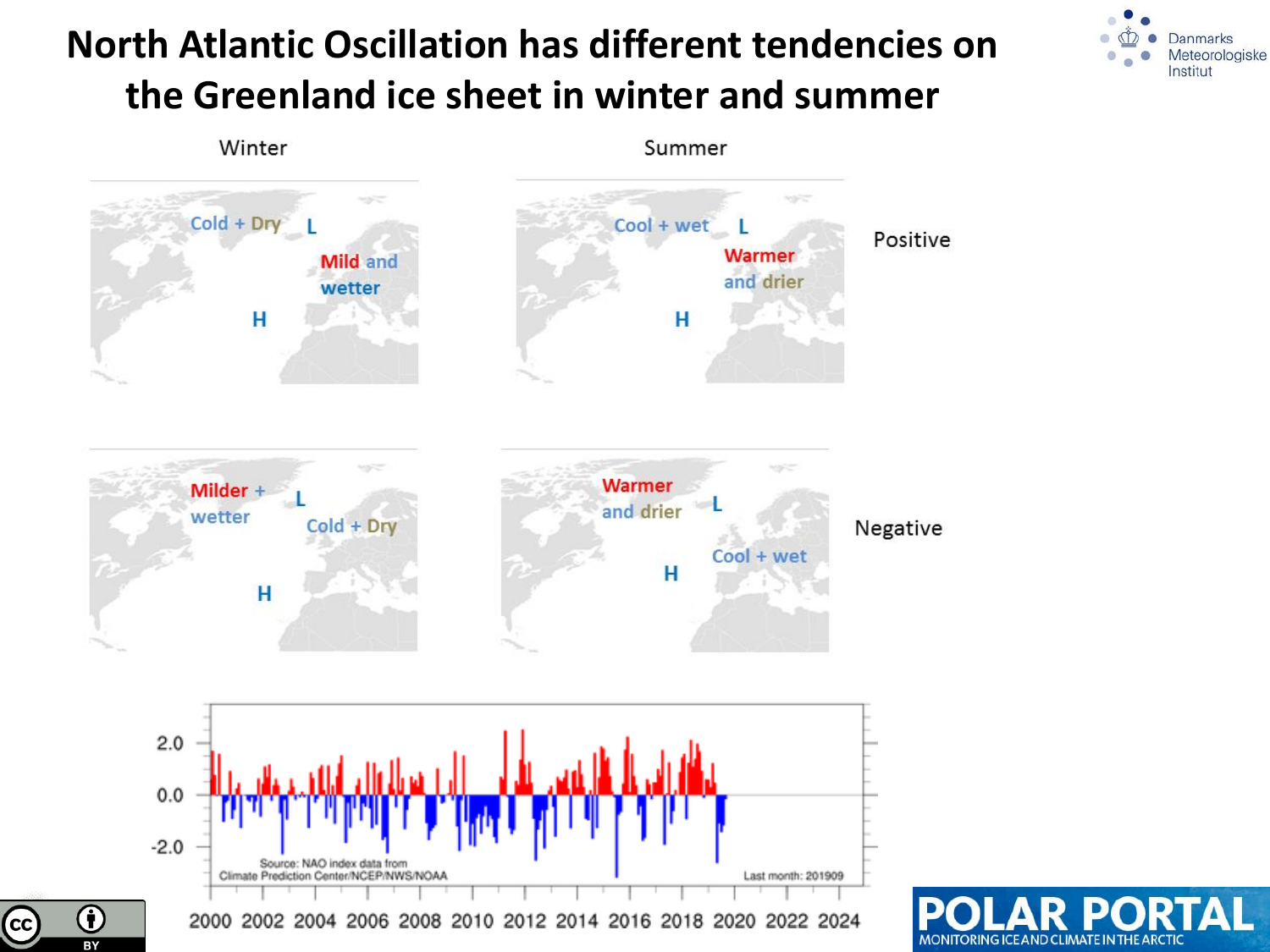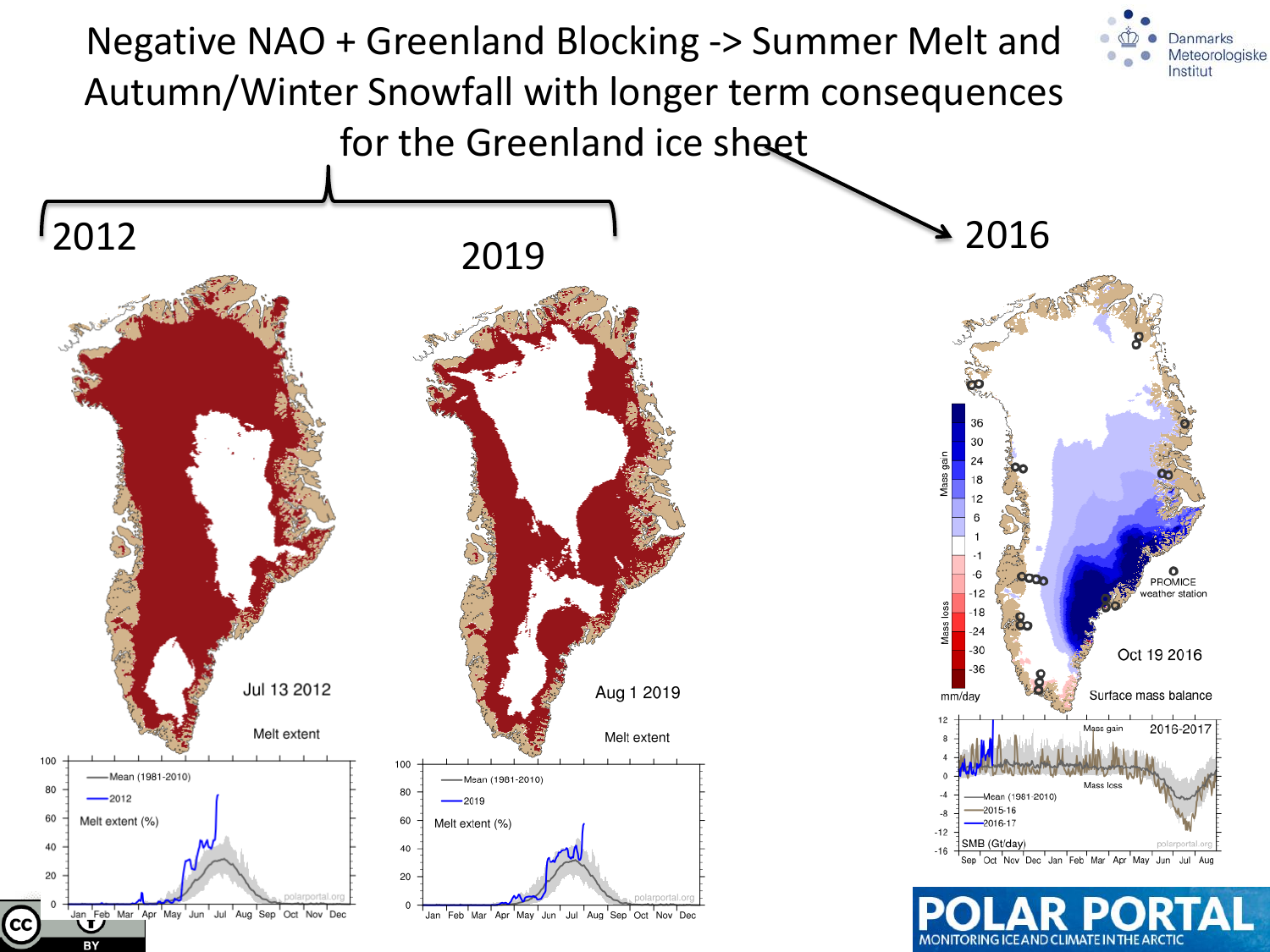### **Summer Temperature Bias in North Atlantic (Historical – ERA5)**



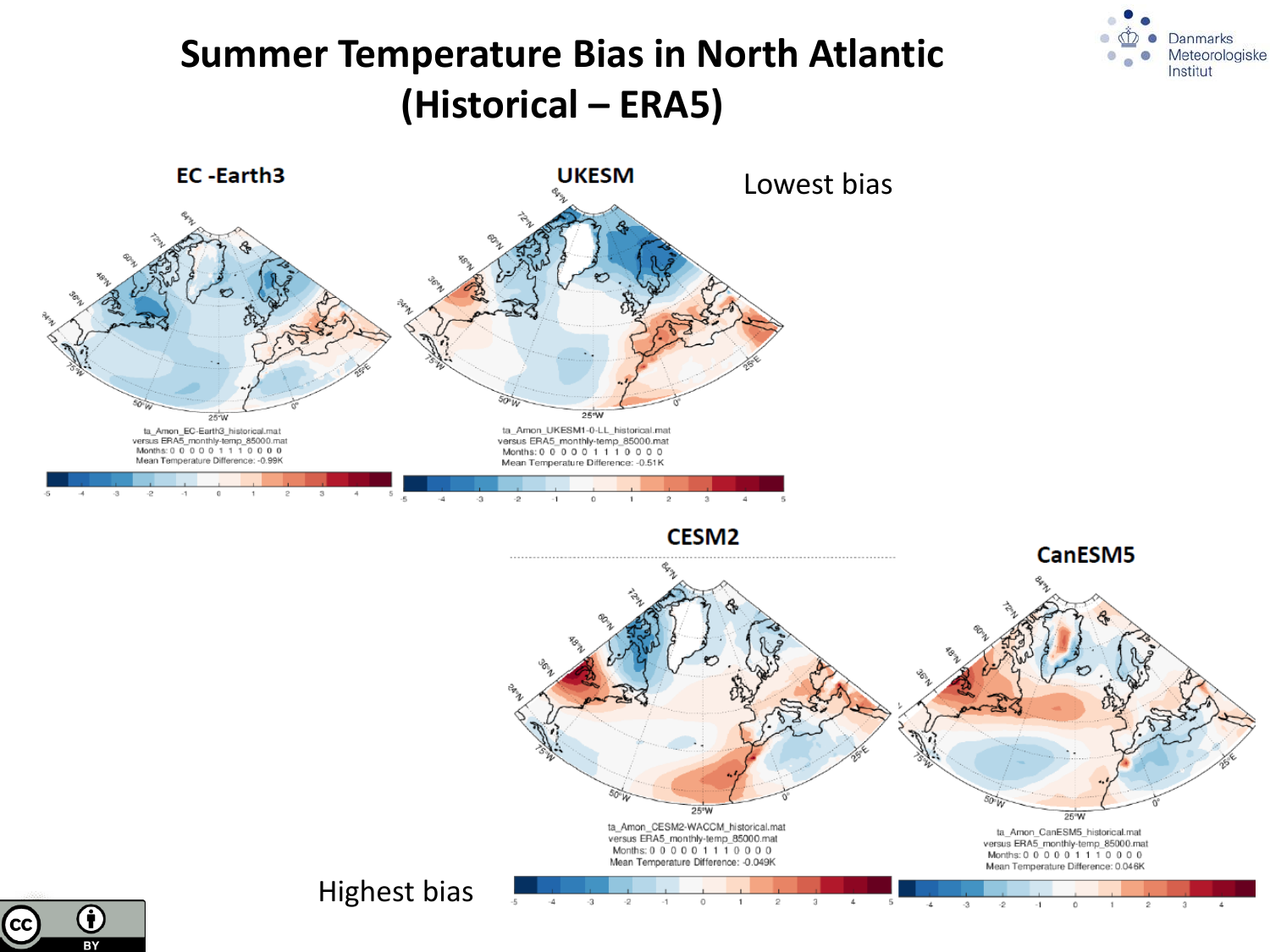

#### **North Atlantic Oscillation:**

#### **Lowest bias in position and intensity compared with ERA5**



Winter NAO EOFs

G)

BY

**CC**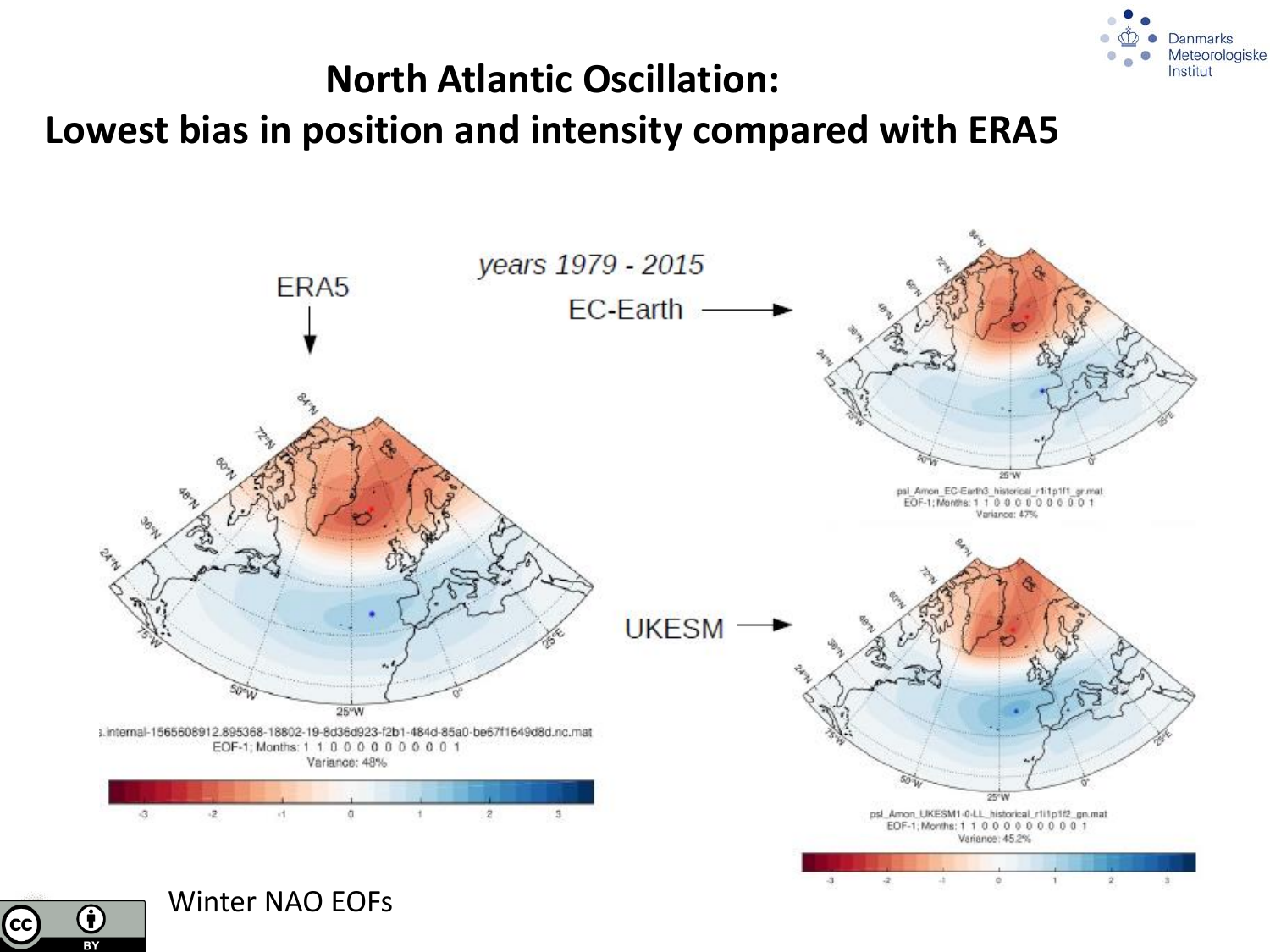#### **North Atlantic Oscillation:**

**Danmarks** Meteorologiske Institut





Winter NAO EOFs

 $\bf G$ 

 $\overline{BY}$ 

 $cc$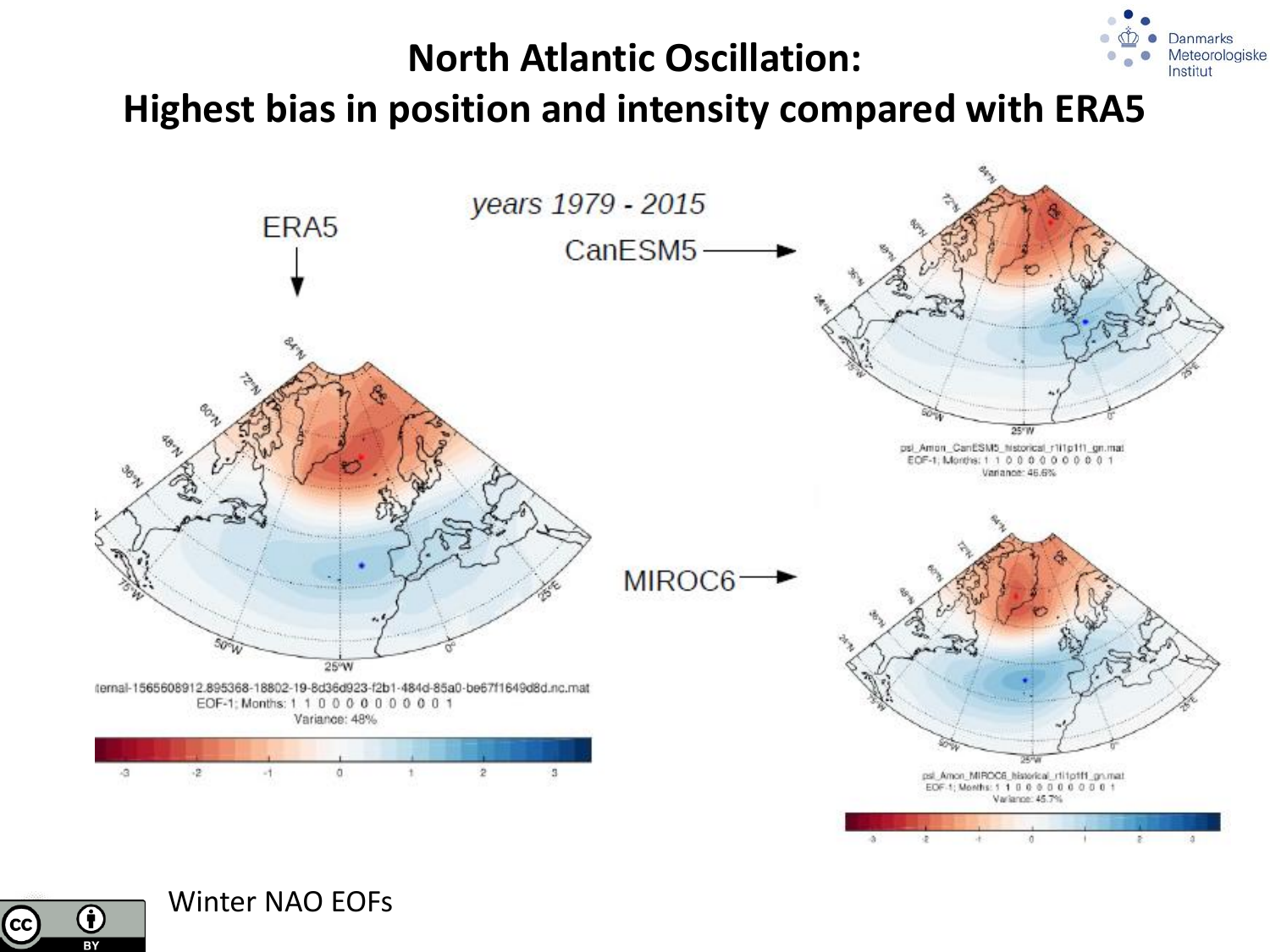CMIP6 models do not capture periods with a persistent NAO index well. These periods can be important contributors to annual surface mass balance



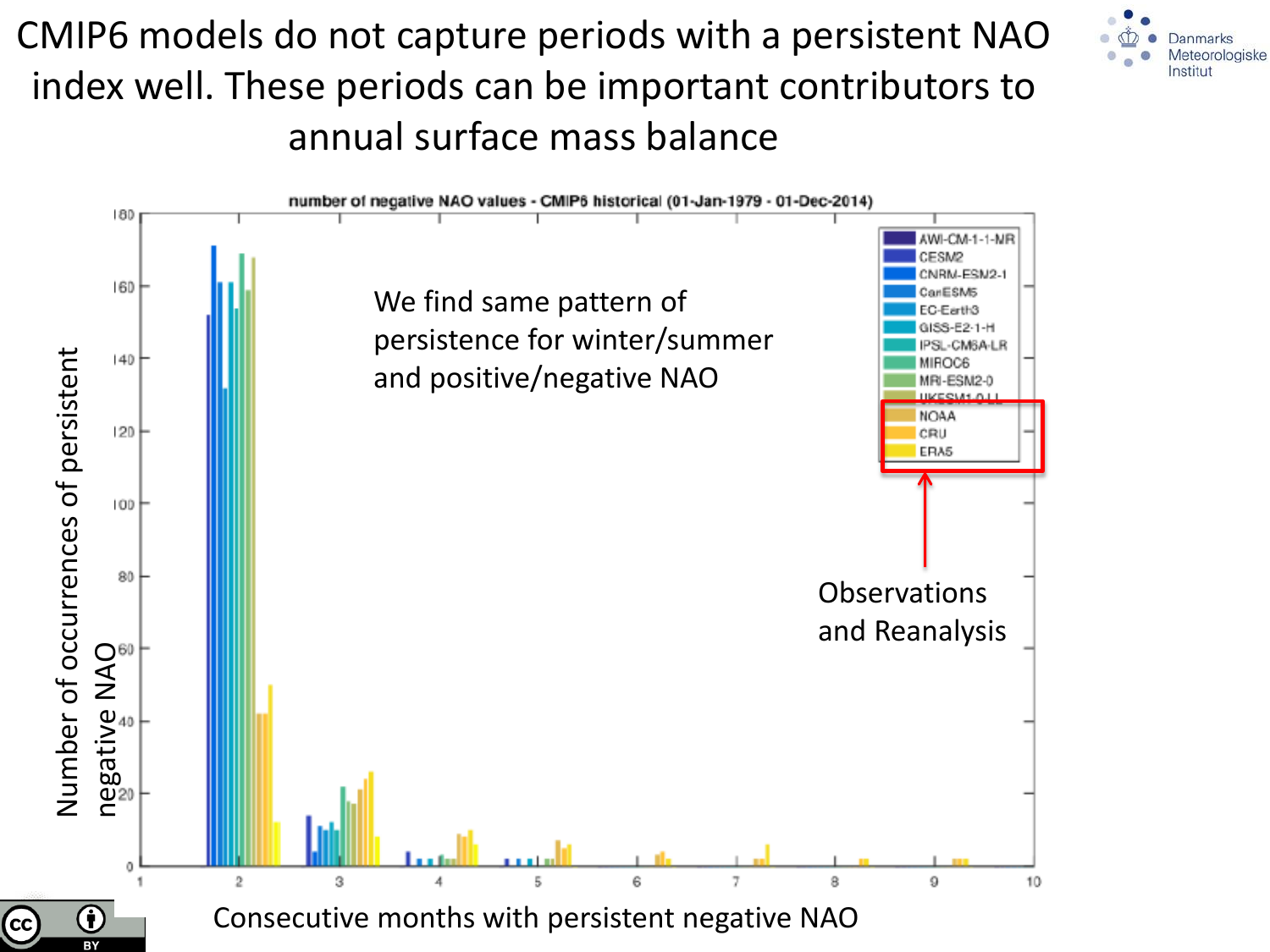NAO EOF in future projections changes but is highly dependent on models and scenarios. Models closest to present day NAO see smallest change in future



Danmarks Meteorologiske Institut